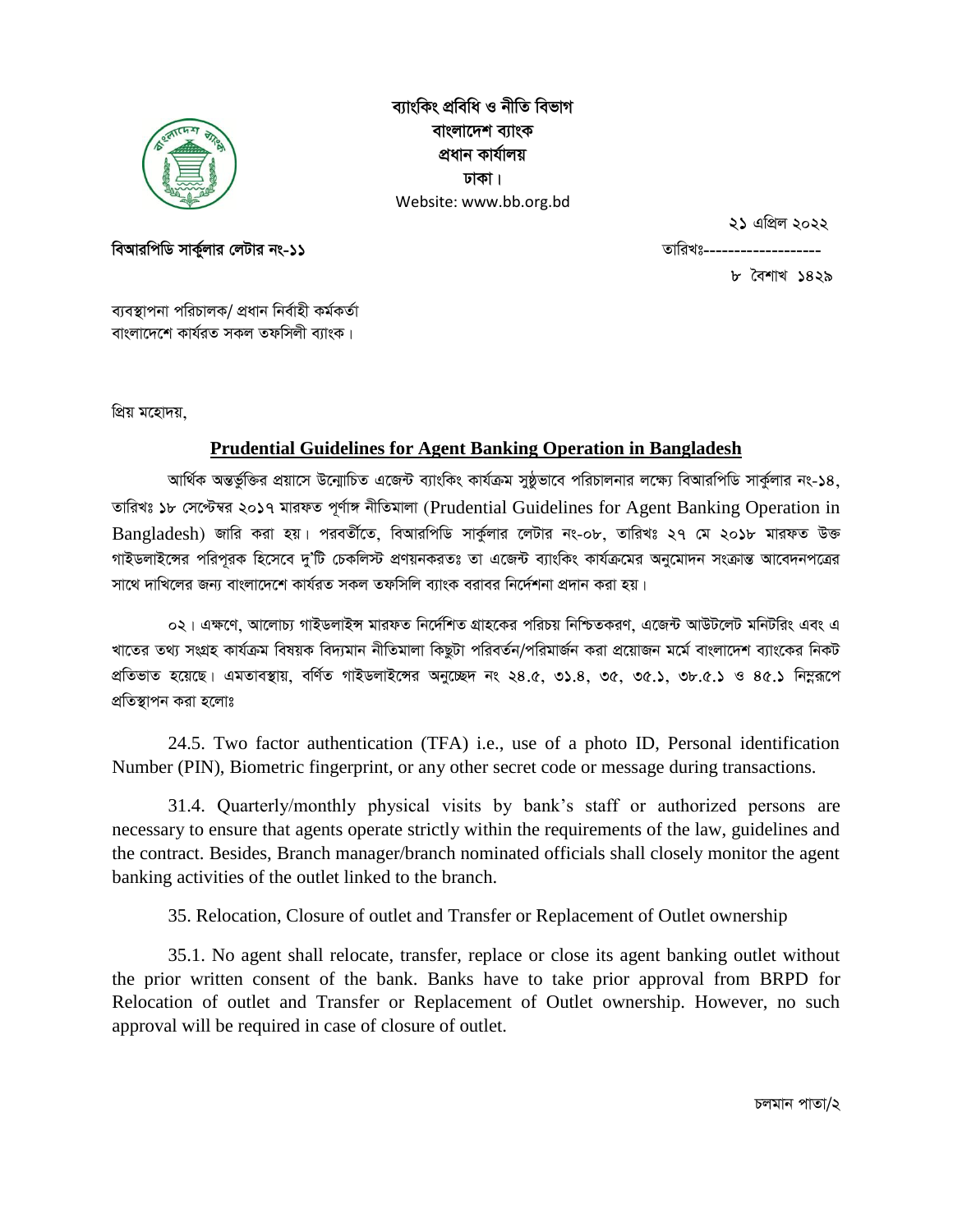38.5.1. Identify customers with at least two characters like ID, PIN, password, ATM card, Biometric fingerprint, secret code or secret message while performing any transaction requiring identification.

45.1. Banks shall submit a quarterly report (both soft and hard copy) on agent banking activities within 7 (seven) working days after the end of each quarter as per Annexure-D to FID.

 $\circ$ ৩। একইসাথে, এজেন্ট ব্যাংকিং খাতে অধিকতর স্বচ্ছতা আনয়নের লক্ষ্যে আলোচ্য গাইডলাইঙ্গে অনুচ্ছেদ নং ৪৫.৩ *সং*যোজন করা হলো, যা নিমুরূপঃ

 45.3 Bank shall submit a quarterly report to FID providing information on financial irregularities, fraud, forgeries, scams and accidents etc. occurred in conducting agent banking operation and actions taken by the bank. The report shall be submitted within 07 (seven) working days after the end of each quarter as per Annexure-E and in case there is no such incident for the reporting quarter, a 'Nil' report shall be submitted.

 $8$ । এ নির্দেশনা অবিলম্বে কার্যকর হবে।

*mshyw³:* Annexure-E

*আপনাদে*র বিশ্বস্ত,

Abequining

*(*মাকসুদা বেগম) *মহাব্যবস্থাপক ‡dvbt 9530252*